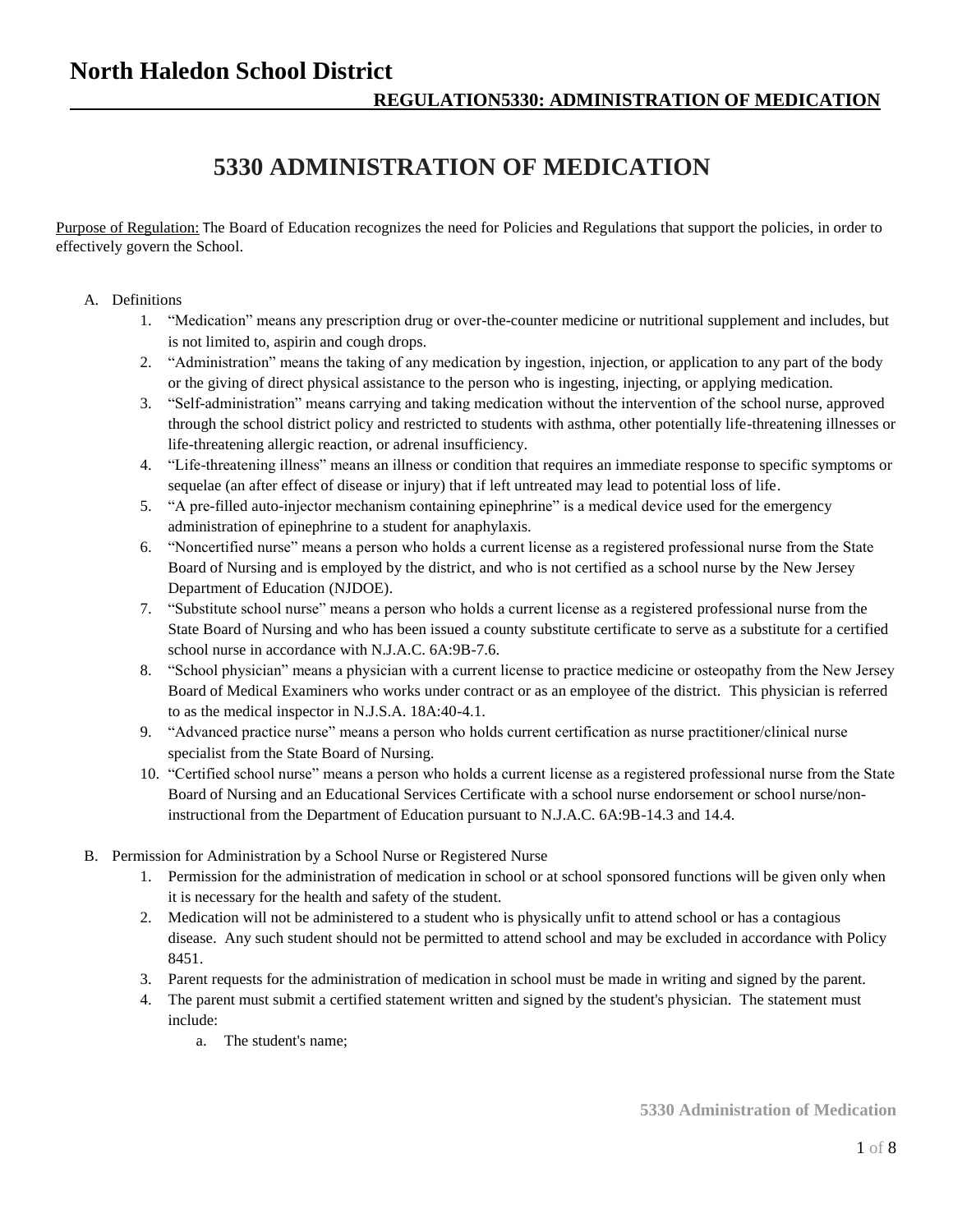## **North Haledon School District**

#### **REGULATION5330: ADMINISTRATION OF MEDICATION**

- b. The name of the medication;
- c. The purpose of its administration to the student for whom the medication is intended;
- d. The proper timing and dosage of medication;
- e. Any possible side effects of the medication;
- f. The time when the medication will be discontinued;
- g. A statement that the student is physically fit to attend school and is free of contagious disease; and
- h. A statement that the student would not be able to attend school if the medication is not administered during school hours.
- 5. The request for the administration of medication must be made to the Superintendent or designee prior to any administration of medication or delivery of the medication to the school. The Superintendent or designee may consult with the school nurse and the school physician in making his/her final determination to allow or deny the request.
	- a. An approved request will be signed by the Superintendent or designee and given to the school nurse and the student's parent.
	- b. The parent will be informed of a reason for a denied request.
- C. Administration of Epinephrine to Students
	- 1. In accordance with N.J.S.A. 18A:40-12.5 the parent may provide the Superintendent or designee authorization for the emergency administration of epinephrine via a pre-filled auto-injector mechanism containing epinephrine to a student for anaphylaxis provided:
		- a. The parent provides the Superintendent or designee a written authorization for the administration of epinephrine.
		- b. The parent of the student provides the Superintendent or designee with written orders from the physician or an advanced practice nurse that the student requires the administration of epinephrine for anaphylaxis;
		- c. The parent is informed in writing by the Board of Education or Superintendent or designee that the school district and its employees or agents shall have no liability as a result of any injury to a student arising from the administration of epinephrine via a pre-filled auto-injector mechanism;
		- d. The parent signs a statement acknowledging their understanding the district shall incur no liability as a result of any injury arising from the administration of epinephrine via a pre-filled auto-injector mechanism to the student and the parent shall indemnify and hold harmless the district and its employees or agents against any claims arising out of the administration of epinephrine via a pre-filled auto-injector mechanism to the student.
		- e. The permission for the emergency administration of epinephrine via a pre-filled auto-injector mechanism is effective for the school year it is granted and must be renewed for each subsequent school year upon the fulfillment of the requirements as outlined in a. through d. above;
		- f. The Superintendent or designee requires:
			- 1. The placement of the student's prescribed epinephrine to be in a secure but unlocked location easily accessible by the school nurse and trained designees to ensure prompt availability in the event of an allergic emergency at school or at a school sponsored function. The location of the epinephrine shall be indicated on the student's emergency care plan. Back-up epinephrine shall also be available at the school if needed;
			- 2. The school nurse or trained designee to be promptly available on site at the school and schoolsponsored functions in the event of an allergic reaction; and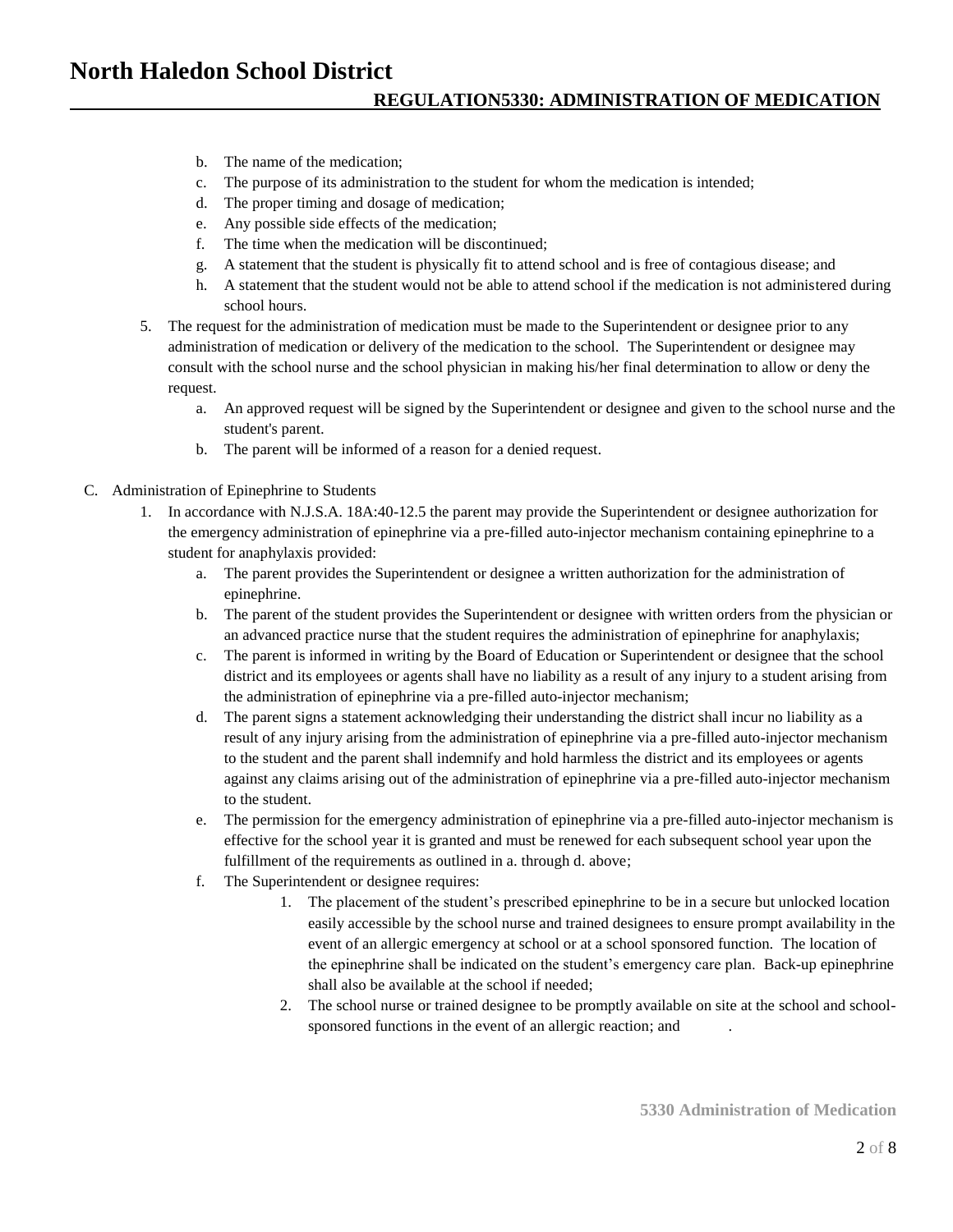### **North Haledon School District REGULATION5330: ADMINISTRATION OF MEDICATION**

- 3. The transportation of the student to a hospital emergency room by emergency services personnel after the administration of epinephrine, even if the student's symptoms appear to have resolved.
- g. The Superintendent or designee shall also:
	- 1. Permit the school nurse or trained designee to administer epinephrine via a pre-filled autoinjector mechanism to any student without a known history of anaphylaxis or to any student whose parent has not met the requirements outlined in Regulation 5330 – Section C.1.a., b., and d. and has not received the notice required in Regulation 5330 – Section C.1.c. when the school nurse or trained designee in good faith believes the student is having an anaphylactic reaction; and
	- 2. Require each school in the district to maintain in a secure, but unlocked and easily accessible location, a supply of epinephrine auto-injectors prescribed under a standing order from a licensed physician or advanced practice nurse, and is accessible to the school nurse and trained designees for administration to a student having an anaphylactic reaction.
- 2. In accordance with N.J.S.A. 18A:40-12.6, the school nurse shall have the primary responsibility for the administration of the epinephrine. The school nurse shall designate, in consultation with the Board of Education, additional employees of the school district who volunteer to administer epinephrine via a pre-filled auto-injector mechanism to a student for anaphylaxis when the nurse is not physically present at the scene. In the event that a licensed athletic trainer volunteers to administer epinephrine, it shall not constitute a violation of the "Athletic Training Licensure Act," P.L.1984, c.203 (C.45:9-37.35 et seq.).
	- a. The school nurse shall determine that:
		- 1. The designees have been properly trained in the administration of the epinephrine via a pre-filled auto-injector mechanism using standardized training protocols established by the NJDOE in consultation with the Department of Health;
		- 2. The parent of the student consented in writing to the administration of the epinephrine via a pre-filled auto-injector mechanism by the designees;
		- 3. The Board or Superintendent or designee has informed the parent of the student in writing that the district and its employees or agents shall have no liability as a result of any injury arising from the administration of the epinephrine to the student;
		- 4. The parent of the student signed a statement acknowledging their understanding the district shall have no liability as a result of any injury arising from the administration of the epinephrine via a pre-filled auto-injector mechanism to the student and the parent shall indemnify and hold harmless the district and its employees or agents against any claims arising out of the administration of the epinephrine via a pre-filled auto-injector mechanism to the student; and
		- 5. The permission is effective for the school year for which it is granted and is renewed for each subsequent school year upon fulfillment of the requirements in subsections 2.a.(1) through 2.a.(4) above.
- 3. The NJDOE, in consultation with the Department of Health, shall require trained designees for students enrolled in a school who may require the emergency administration of epinephrine for anaphylaxis when the school nurse is not available.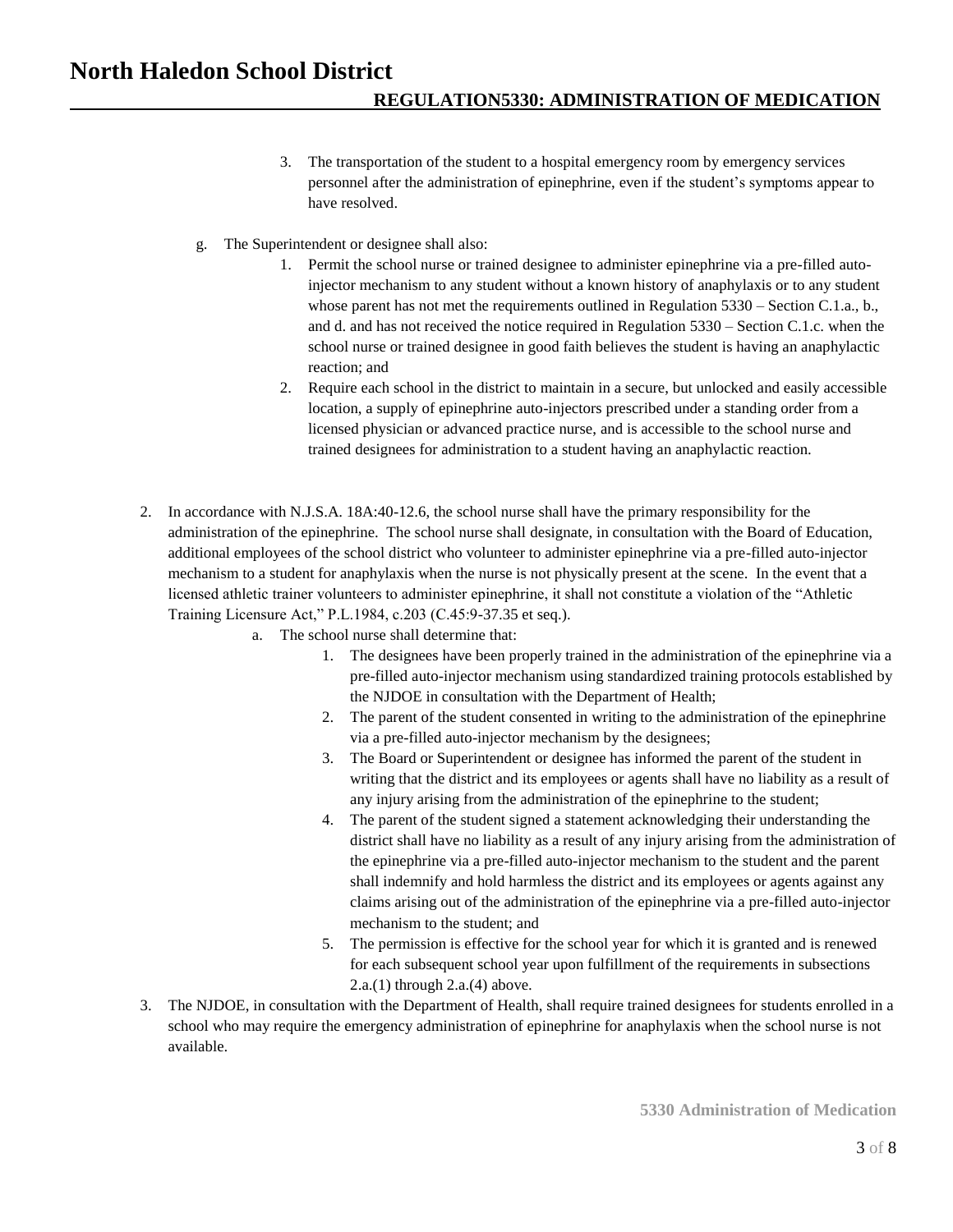### **North Haledon School District REGULATION5330: ADMINISTRATION OF MEDICATION**

- 4. Nothing in N.J.S.A. 18A:40-12.6 and Regulation 5330 Section C. shall be construed to prohibit the emergency administration of epinephrine via a pre-filled auto-injector mechanism to a student for anaphylaxis by the school nurse or other employees designated pursuant to N.J.S.A. 18A:40-12.3(a)(1) when the student is authorized to selfadminister epinephrine pursuant to N.J.S.A. 18A:40-12.3, or when there is a coexisting diagnosis of asthma, or when a prescription is received from a licensed health care professional for epinephrine coupled with another form of medication, or when the epinephrine is administered pursuant to N.J.S.A. 18A:40-12.5.f.
- 5. The certified school nurse, in consultation with the Superintendent or designee, shall recruit and train volunteer designees who are determined acceptable candidates by the school nurse within each school building as deemed necessary by the nursing services plan, in accordance with N.J.S.A. 18A:40-12.6c(b).
- 6. No school employee, including a school nurse, or any other officer or agent of a Board of Education, or a physician or an advanced practice nurse providing a prescription under a standing protocol for school epinephrine pursuant to N.J.S.A. 18A:40-12.5.f and Regulation 5330 – Section C.1.g., shall be held liable for any good faith act or omission consistent with the provisions of N.J.S.A. 18A:40-12.5 et seq., nor shall an action before the New Jersey State Board of Nursing lie against a school nurse for any such action taken by a person designated in good faith by the school nurse pursuant to N.J.S.A. 18A:40-12.6. Good faith shall not include willful misconduct, gross negligence, or recklessness.
- D. Administration of Hydrocortisone Sodium Succinate to Students

In accordance with the provisions of N.J.S.A. 18A:40-12.29, the Board will permit the emergency administration of hydrocortisone sodium succinate through appropriate delivery devices and equipment to a student for adrenal insufficiency provided that:

- a. The parent of the student provides the Superintendent or designee a written authorization for the administration of hydrocortisone sodium succinate;
- b. The parent of the student provides the Superintendent or designee written orders from the physician or an advanced practice nurse that the student requires the administration of hydrocortisone sodium succinate for adrenal insufficiency;
- c. The Superintendent or designee informs the parent of the student in writing that the school district and its employees or agents shall have no liability as a result of any injury arising from the administration of hydrocortisone sodium succinate;
- d. The parent of the student signs a statement acknowledging their understanding that the district shall have no liability as a result of any injury arising from the administration of hydrocortisone sodium succinate to the student and that the parent shall indemnify and hold harmless the district and its employees or agents against any claims arising out of the administration of hydrocortisone sodium succinate to the student; and
- e. The permission for the administration of hydrocortisone sodium succinate is effective for the school year for which it is granted and must be renewed for each subsequent school year upon the fulfillment of the requirements as outlined in a. through d. above.
- 2. In accordance with the provisions of N.J.S.A. 18A:40-12.29.b:
	- a. The placement of the student's prescribed hydrocortisone sodium succinate shall be in a secure, but unlocked location easily accessible by the school nurse and trained designees to ensure prompt availability in the event of emergency situations at school or at a school-sponsored function. The location of the prescribed hydrocortisone sodium succinate shall be indicated on the student's emergency care plan. Back-up hydrocortisone sodium succinate, provided by the student's parent, shall also be available at the school if needed;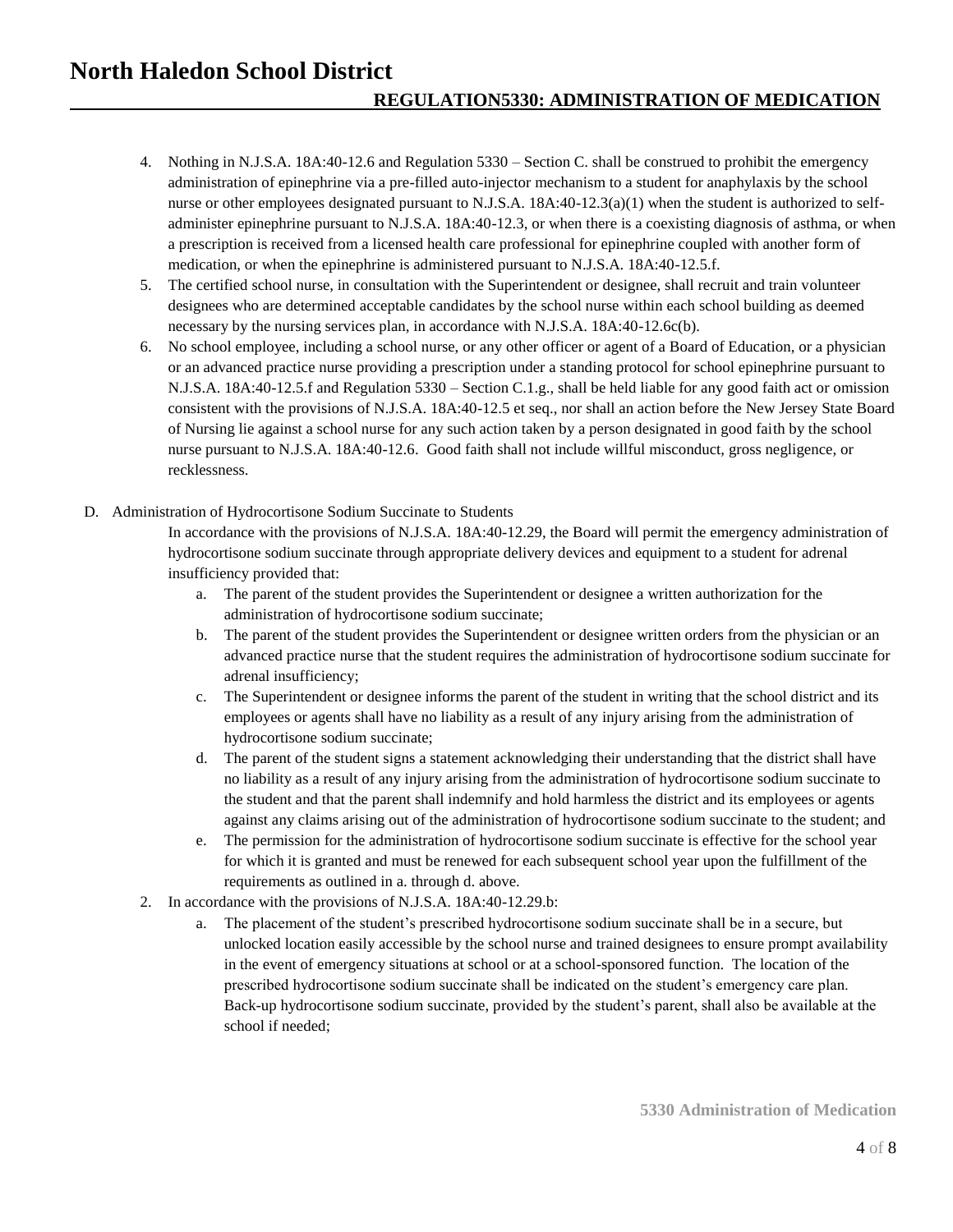### **North Haledon School District REGULATION5330: ADMINISTRATION OF MEDICATION**

- b. The school nurse or trained designee shall be promptly available on site at the school and school-sponsored functions in the event of an emergency; and
- c. The student shall be transported to a hospital emergency room by emergency services personnel after the administration of hydrocortisone sodium succinate, even if the student's symptoms appear to have resolved.
- 3. In accordance with N.J.S.A. 18A:40-12.30, the school nurse has the primary responsibility for the administration of hydrocortisone sodium succinate.

The school nurse shall designate, in consultation with the Superintendent or designee, additional employees of the school district who volunteer to administer hydrocortisone sodium succinate to a student when the school nurse is not physically present at the scene.

In the event that a licensed athletic trainer volunteers to administer hydrocortisone sodium succinate, it shall not constitute a violation of the "Athletic Training Licensure Act" - N.J.S.A. 45:9-37.35 et seq.

The school nurse shall determine that:

- a. The designees have been properly trained in the administration of hydrocortisone sodium succinate using standardized training protocols established by the NJDOE in consultation with the Department of Health;
- b. The parent of the student consented in writing to the administration of hydrocortisone sodium succinate by the designee(s);
- c. The Superintendent or designee has informed the parent of the student in writing that the district and its employees or agents shall have no liability as a result of any injury arising from the administration of hydrocortisone sodium succinate to the student;
- d. The parent of the student signed a statement acknowledging their understanding that the district shall have no liability as a result of any injury arising from the administration of hydrocortisone sodium succinate to the student and that the parent shall indemnify and hold harmless the district and its employees or agents against any claims arising out of the administration of hydrocortisone sodium succinate to the student; and
- e. The permission is effective for the school year for which it is granted and is renewed for each subsequent school year upon fulfillment of the requirements in N.J.S.A. 18A:40-12.30 and D.3.a through d above.
- 4. Nothing in N.J.S.A. 18A:40-12.30 and D.3. above shall be construed to prohibit the emergency administration of hydrocortisone sodium succinate to a student for adrenal insufficiency by the school nurse or other employees designated pursuant to N.J.S.A. 18A:40-12.30 and D.3. above when the student is authorized to self-administer hydrocortisone sodium succinate pursuant to N.J.S.A. 18A:40-12.3.
- 5. The certified school nurse, in consultation with the Superintendent or designee, shall recruit and train volunteer designees who are determined acceptable candidates by the school nurse within each school building as deemed necessary by the nursing services plan, in accordance with N.J.S.A. 18A:40-12.32(b).
- 6. No school employee, including a school nurse, or any other officer or agent of a Board of Education shall be held liable for any good faith act or omission consistent with the provisions of N.J.S.A. 18A:40-12.29 et al., nor shall an action before the New Jersey State Board of Nursing lie against a school nurse for any action taken by a person designated in good faith by the school nurse pursuant to N.J.S.A. 18A:40-12.30. Good faith shall not include willful misconduct, gross negligence, or recklessness, in accordance with N.J.S.A. 18A:40-12.33.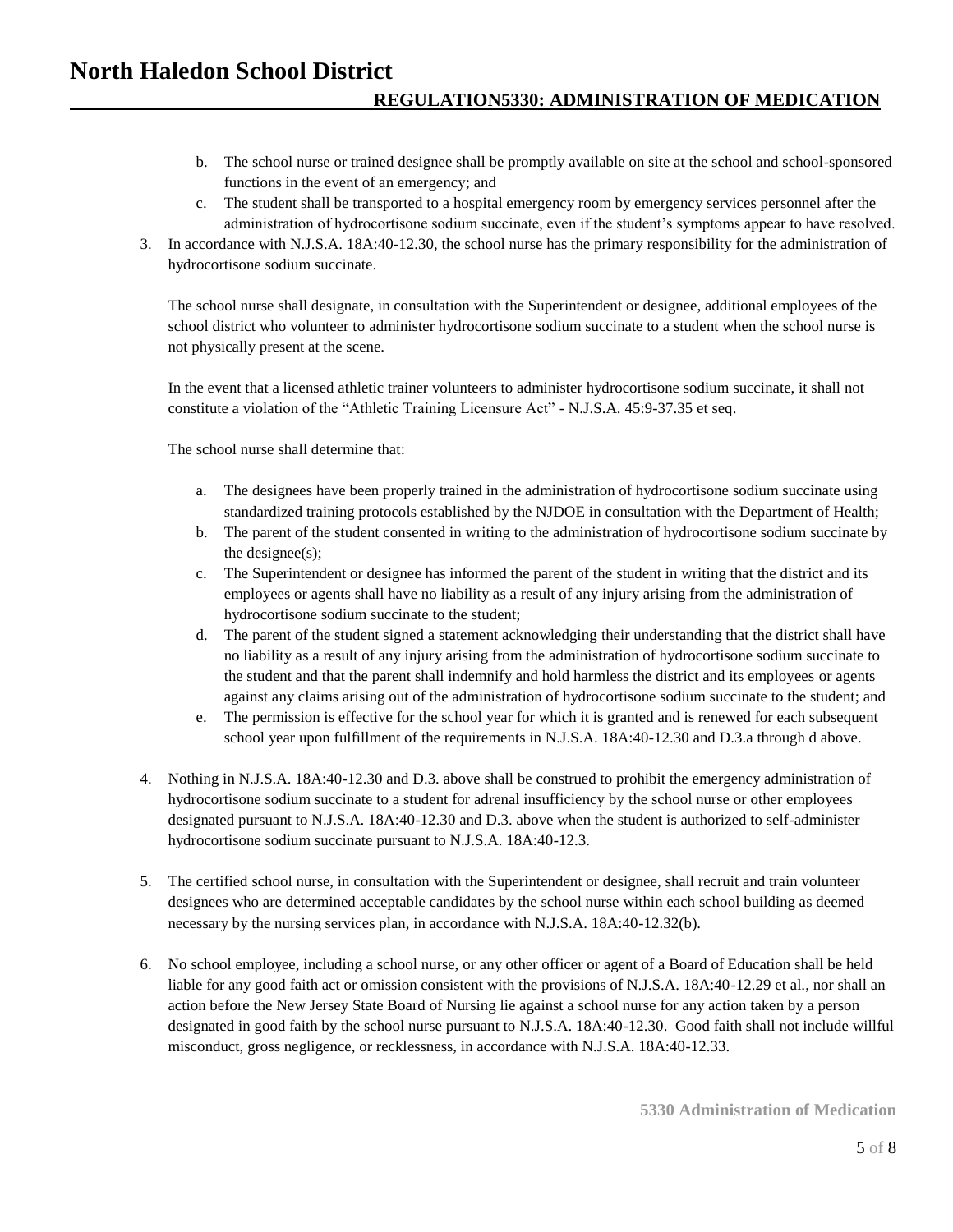E. Permission for Self-Administration of Medication

In accordance with N.J.S.A. 18A:40-12.3, the Board shall permit the self-administration of medication by a student for asthma, or other potentially life-threatening illnesses, a life-threatening allergic reaction, or adrenal insufficiency provided that:

- 1. The parent of the student provides the Board or Superintendent or designee written authorization for the self-administration of medication;
- 2. The parent of the student provides the Board or Superintendent or designee a signed written certification from the physician of the student that the student has asthma or another potentially life-threatening illness, is subject to a life-threatening allergic reaction, or has adrenal insufficiency and is capable of, and has been instructed in, the proper method of self-administration of medication. The written certification must include:
	- a. The student's name;
	- b. The name of the medication;
	- c. The purpose of its administration to the student for whom the medication is intended;
	- d. The proper timing and dosage of medication;
	- e. Any possible side effects of the medication;
	- f. The time when the medication will be discontinued, if applicable;
	- g. A statement that the student is physically fit to attend school and is free of contagious disease; and
	- h. A statement the medication must be administered during the school day or the student would not be able to attend school.
- 3. The Board or the Superintendent or designee informs the parent of the student in writing that the district and its employees or agents shall incur no liability as a result of any injury arising from the selfadministration of medication by the student;
- 4. The parent of the student signs a statement acknowledging that the school district shall incur no liability as a result of any injury arising from the self-administration of medication by the student and that the parent shall indemnify and hold harmless the school district, the Board, and its employees or agents against any claims arising out of the self-administration of medication by the student;
- 5. The parent's written authorization and the physician's written certification is reviewed by the Principal or designee with the school nurse and the school physician. The school nurse and the school physician must agree the student is capable of self-administration of the medication. If it is determined the student may self-administer medication in accordance with the request:
	- a. The request will be signed by the Principal and given to the school nurse and the student's parent;
	- b. The parent will be informed of a reason for a denied request.
- 6. Permission to self-administer one medication shall not be construed as permission to self-administer other medication; and
- 7. Permission shall be effective on the school year for which it is granted and shall be renewed for each subsequent school year upon fulfillment of the requirements in E.1. through E.46. above.
- F. Custodianship of Medication
	- 1. Medications to be administered by the school nurse or a registered nurse: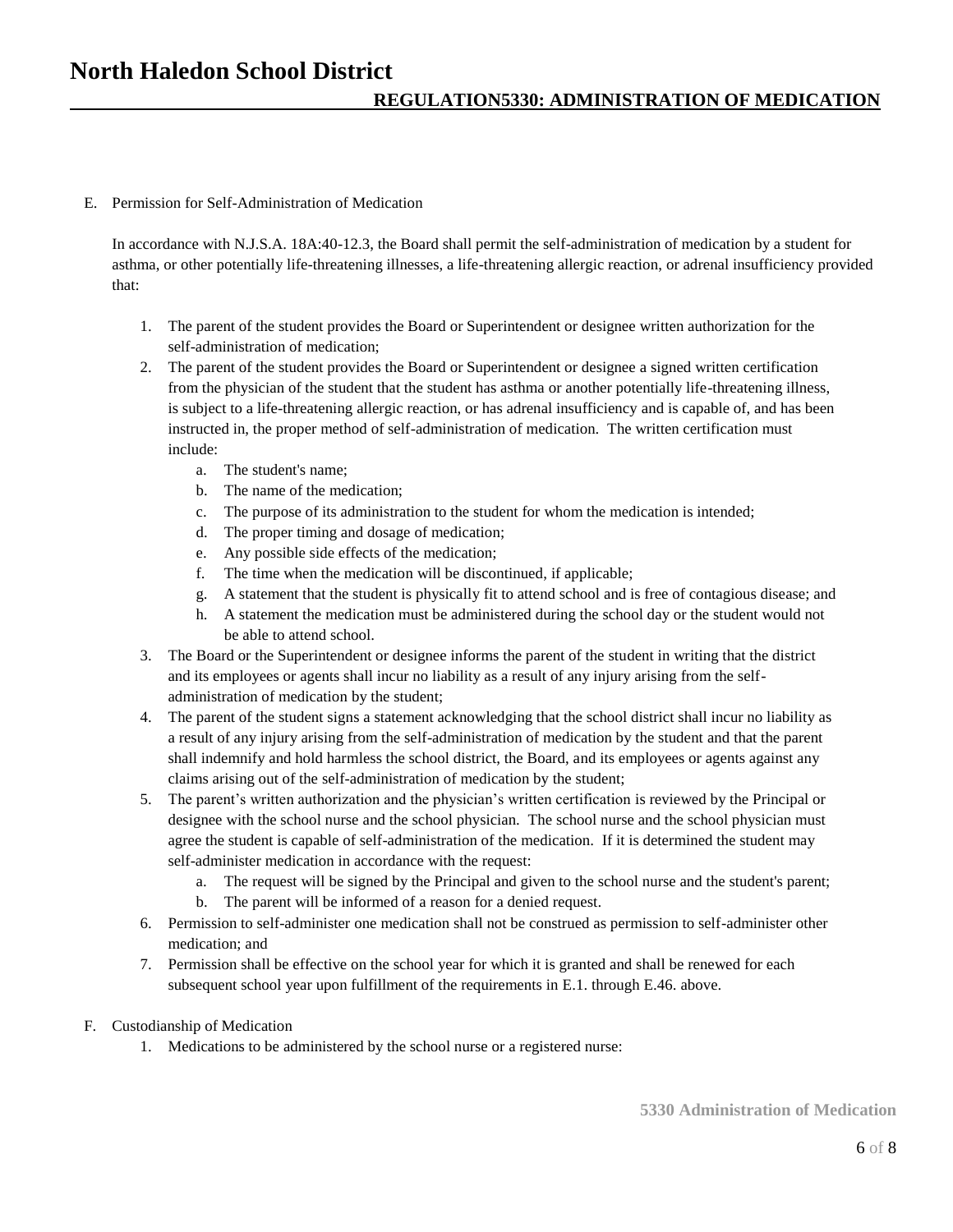- a. All medications must be delivered to the school by the parent.
- b. All medications must be in the original container, with the prescription information affixed.
- c. The school nurse shall be custodian of students' medication, which will be properly secured.
- d. Any unused medication must be picked up by the student's parent.
- e. After reasonable efforts to have the parent retrieve the medication have failed, any unused medication that remains in the school at the end of the school year or two school weeks after the student stops taking the medication, whichever first occurs, must be destroyed or discarded by the school nurse, in accordance with proper medical controls.
- 2. Medications to be self-administered by a student:
	- a. Time being of the essence in cases of asthma, other potentially life-threatening illness, or a lifethreatening allergic reaction, or adrenal insufficiency, all medications to be self-administered by a student must be kept in the student's possession.
	- b. No student may possess medication for self-administration unless the proper permission has been granted by the Principal or designee and a record of the medication is on file in the office of the school nurse.
	- c. Students who are permitted to self-administer medications must secure their medication in such a manner that the medication will not be available to other students. The medication must be in a sealed container and clearly labeled with the medication name, dosage, and ordering physician. The medication, if ingested by someone other than the student, shall not cause severe illness or death.
	- d. Students who are permitted to self-administer medications shall only have in their possession the quantity of medication necessary for the time period of the student's school day.
	- e. Notwithstanding any other law or regulation, a student who is permitted to self-administer medication in accordance with the provisions of N.J.S.A. 18A:40-12.3 shall be permitted to carry an inhaler or prescribed medication for allergic reactions, including a pre-filled auto-injector mechanism, or prescribed medication for adrenal insufficiency at all times, provided the student does not endanger himself/herself or other persons through misuse.
- G. Administration of Medication
	- 1. No medication shall be administered to or taken by a student in school or at a school-sponsored function except as permitted by Board Policy 5330 and this Regulation.
	- 2. Medication will only be administered to students in school by the school physician, a certified or noncertified school nurse, a substitute school nurse employed by the district, a student who is approved to self-administer in accordance with N.J.S.A. 18A:40-12.3, and school employees who have been trained and designated by the certified school nurse to administer epinephrine in an emergency pursuant to N.J.S.A. 18A:40-12.5 and 12.6. and to administer hydrocortisone sodium succinate in an emergency pursuant to N.J.S.A. 18A:40-12.29 and 12.30.
	- 3. When practicable, self-administration of medication should be observed by the school nurse.
	- 4. Students self-administering medication shall report each administration of medication and any side effects to a teacher, coach, or the individual in charge of the student during school activities. Such individuals shall report all administrations and any side effects reported or observed to the school nurse within twentyfour hours.
	- 5. When a student attends a school-sponsored function at which medication may be required (such as an outdoor field trip or athletic competition) and the school nurse cannot be in attendance, the student's parent